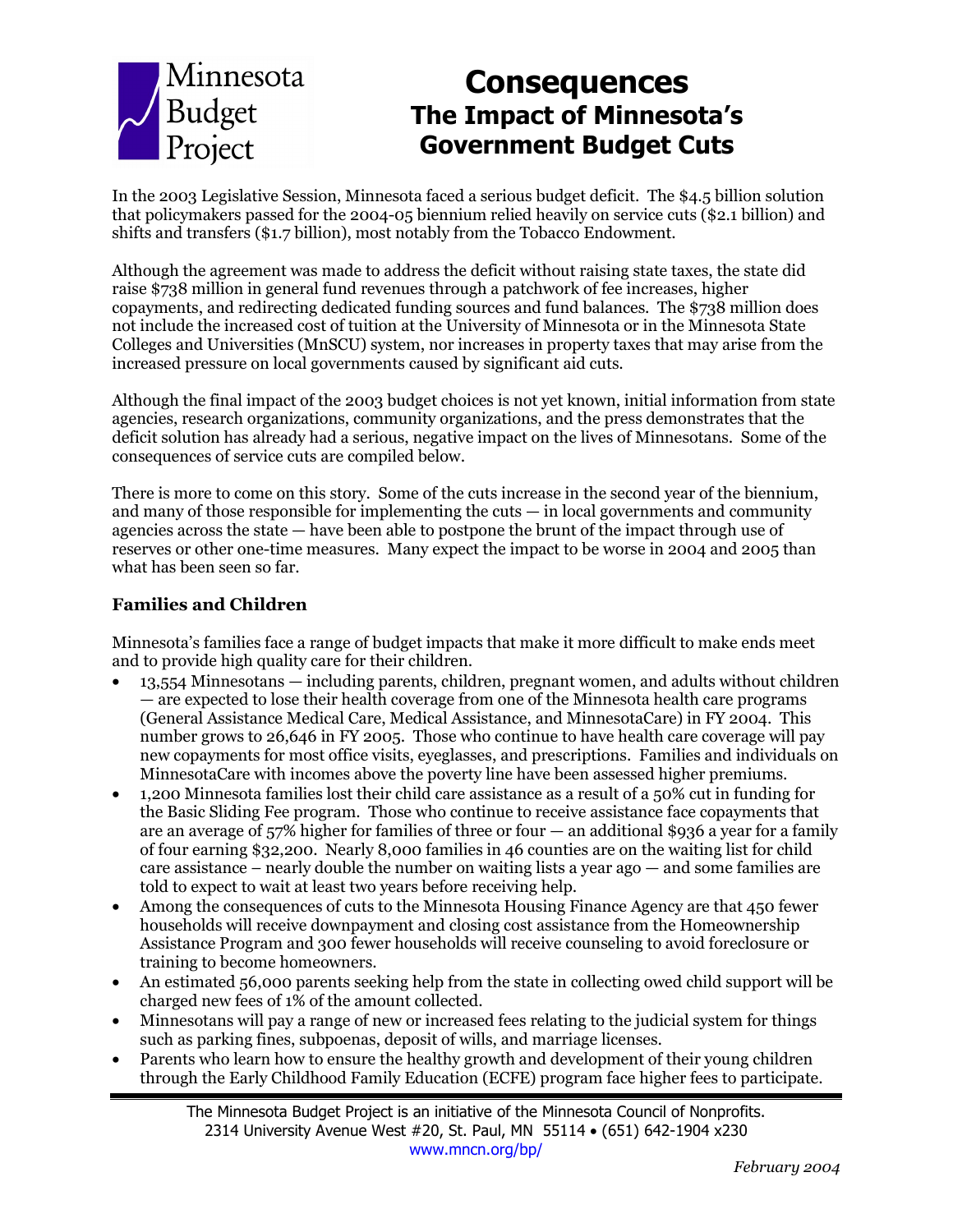- School groups visiting the State Capitol or Minnesota Zoo are now charged entrance fees.
- K-12 students will no longer have access to violence prevention programs in their schools funded by state Violence Prevention Grants, as this funding source has been eliminated.
- Funding cuts to the WIC program, which provides nutritious foods, nutrition counseling, and health care referrals, means that clinics are being closed, fewer women and children are being served, and less nutrition education is provided. Some people are now driving over 50 miles to receive their WIC vouchers, and waiting lists are increasing. Some increased demand is being shown among families with members in the Reserves or National Guard.
- A survey of public health departments reports reduced immunization rates in communities that can no longer afford to send immunization reminder notices. Lack of immunizations has repercussions beyond the health aspects — without up-to-date immunizations, children cannot enroll in Head Start, child care programs, or school.

# **Persons with Disabilities**

While some have argued that everyone should help solve the budget deficit, the most vulnerable persons in our communities have been asked to pay for a large share of the budget solution.

- Fees have increased for parents who receive services that enable them to care for their disabled children in their own homes. These fee increases can be several thousand dollars a year. More than 300 families appear to have stopped receiving services due to increased fees.
- More than 6,800 low-income families with disabled family members participating in the Minnesota Family Investment Program (MFIP) have lost at least \$125 per month in assistance  $\overline{\phantom{a}}$ a total of \$1,500 a year.
- Persons with diabetes who are covered by state-funded health programs no longer have coverage for testing strips, which they need to monitor their blood sugar and manage their insulin levels. This is expected to lead to serious, and more costly, complications.

# **Families and Individuals in Crisis**

In a weak economy, many Minnesota families are just a paycheck away from serious hardship. Budget cuts have created holes in the safety net that help families weather a temporary setback.

- Cuts to the Emergency Services Program, which funds 26 emergency shelters and agencies serving the homeless, is expected to lead to hundreds more persons being turned away from shelters due to insufficient space (in addition to the 1,000 a night who already go unserved).
- Budget cuts to programs serving battered women, crime victims, victims of sexual assault, and abused children mean less access to services. Service providers in Greater Minnesota report that victims in some communities will need to travel long distances to get help.
- Legal Aid provides low-income people, the elderly, disabled persons, and children with civil legal services they could not otherwise afford. There has been a 32% reduction in the number of attorneys in Legal Aid programs since 2001, due to cuts from state funds and other sources.

# **Workers and Employers**

Funding cuts and policy changes that make it more difficult to access education and training call into question whether Minnesota will retain the high quality workforce has been one of the keys to the state's economic success. In addition, many high quality jobs in both the nonprofit and government sector have been lost as a result of budget cuts.

- Fewer people will have access to high school diploma completion or workplace skills classes due to cuts in the Adult Basic Education program, while those who can participate will be assessed higher fees.
- Workers seeking to enhance their skills will be hurt by cuts in financial aid and higher tuition and fees. For example, students in the MnSCU system face an average increase of 12.2%, or \$372, in their tuition and fees in FY 2004.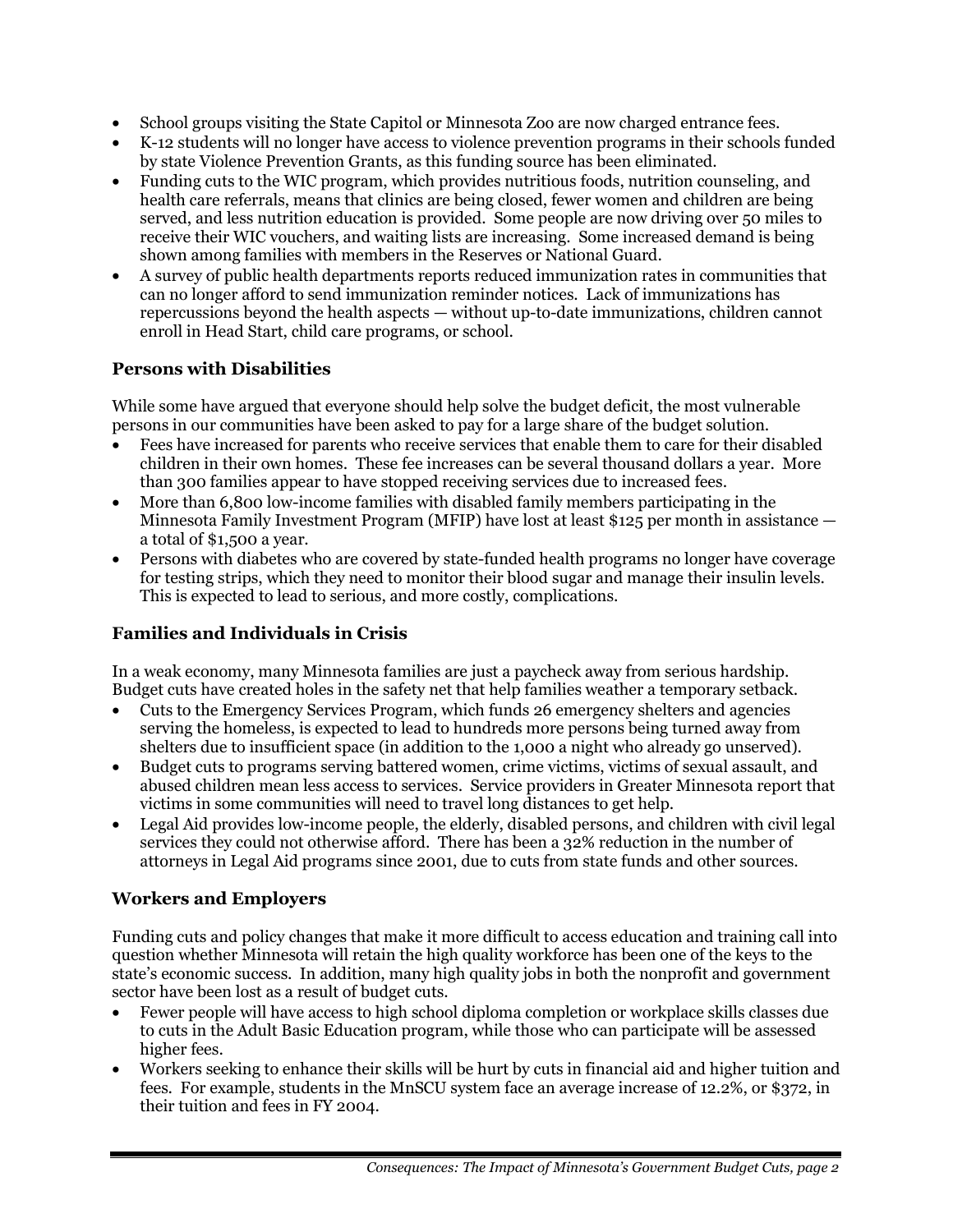- Low-income workers wanting to enter the health care field no longer will be able to do so through the Health Care and Human Services Worker Training Program, which was cancelled despite a worker shortage in health professions.
- Parents participating in the Minnesota Family Investment Program will no longer have access to education and training unless they are already working 20 hours a week.
- In a survey of nonprofit organizations impacted by government funding changes, 72% of respondents had made staffing changes (layoffs, leaving positions unfilled, and cutting back hours) in 2003. 60% of respondents cited state budget cuts as a contributing factor in staffing changes, and 31% said local budget cuts played a role. Unemployment Insurance claims filed by nonprofit workers were up 3.5% in January 2004 compared to one year ago, and up 7.8% from two years ago.
- In a survey of cities, 26% of those responding had reduced the size of their workforce.
- Businesses face a range of increased fees, including for fire marshal hotel/motel inspections, boiler licenses, and food handler inspection fees.

# **Students**

Education and training is an important element in creating our future workforce. But budget cutbacks could close off opportunities to students as the price of admission climbs higher.

- High school students striving for academic excellence through Advanced Placement and International Baccalaureate face higher fees for participation in these programs.
- Students in the University of Minnesota and Minnesota State Colleges and Universities systems will see double-digit tuition increases in each of the next two years.
- All 58,760 Minnesota students eligible for financial aid from the Minnesota State Grant program will have their grants reduced, some receiving reductions of several thousand dollars. Around 9,000 students will lose all financial aid in FY 2004.

# **At-Risk Youth and Children**

Government funding to community organizations helps make it possible to assist children who have been victimized or are at risk of abuse, or to intervene with kids who have made mistakes and help them get things straight while they are still young. Many of the critical prevention and intervention programs for this vulnerable population were impacted by budget cuts.

- Young people who are struggling with academic success and/or have been involved with the criminal justice system will no longer be able to attend community programs funded by After School Enrichment Grants. Several programs receiving this funding have closed, while others have eliminated meals and snacks or transportation.
- Funding from the Tobacco Endowment for programs to prevent use of tobacco among youth was eliminated. Between 2000 and 2002, these programs stopped 13,800 Minnesota kids from becoming addicted to tobacco.
- Hundreds of children no longer will receive extra school and behavioral assistance due to cutbacks in the Foster Grandparents program.
- In a survey of local public health departments, the majority of respondents noted that budget cuts have meant cuts in family home visiting, including prenatal and new baby visits. Prevention and early intervention services for youth and families have also been reduced or eliminated.

# **Immigrants and Refugees**

In the coming decades, New Minnesotans will become an increasingly critical component of the stateís workforce. However, budget cuts impacted programs that prepare these populations for their role in our changing economy.

• Fewer people will be able to access English as a Second Language (ESL) and citizenship classes due to cuts in Adult Basic Education, while those who can participate will pay higher fees.